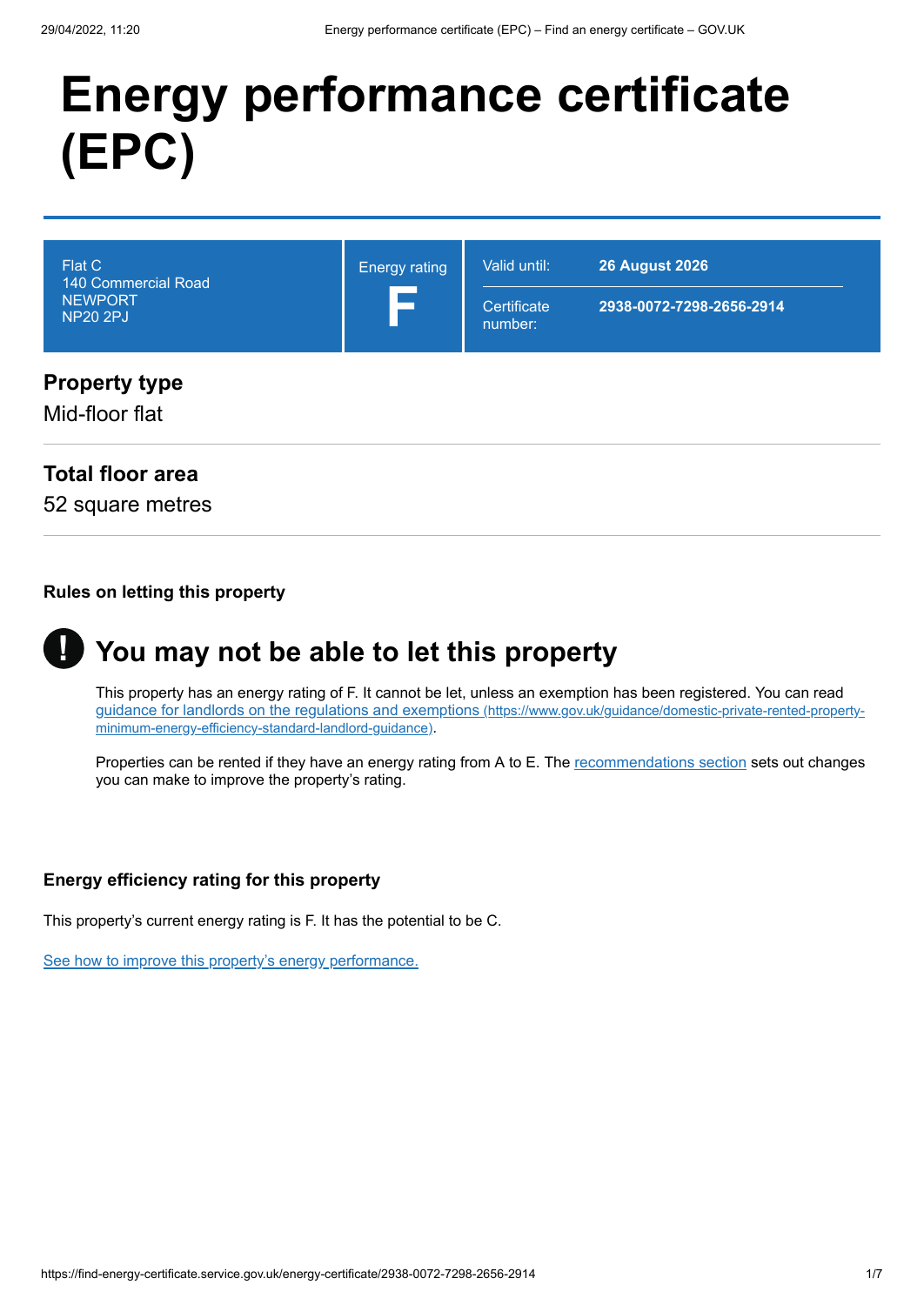| <b>Score</b> | <b>Energy rating</b> |   | <b>Current</b> | <b>Potential</b>   |
|--------------|----------------------|---|----------------|--------------------|
| $92+$        | A                    |   |                |                    |
| 81-91        | В                    |   |                |                    |
| 69-80        | $\mathbf C$          |   |                | 77 <br>$\mathbf C$ |
| 55-68        |                      |   |                |                    |
| 39-54        |                      | Е |                |                    |
| $21 - 38$    |                      | F | $32$   F       |                    |
| $1 - 20$     |                      |   |                |                    |

The graph shows this property's current and potential energy efficiency.

Properties are given a rating from A (most efficient) to G (least efficient).

Properties are also given a score. The higher the number the lower your fuel bills are likely to be.

For properties in England and Wales:

- the average energy rating is D
- the average energy score is 60

#### **Breakdown of property's energy performance**

This section shows the energy performance for features of this property. The assessment does not consider the condition of a feature and how well it is working.

Each feature is assessed as one of the following:

- very good (most efficient)
- good
- average
- poor
- very poor (least efficient)

When the description says "assumed", it means that the feature could not be inspected and an assumption has been made based on the property's age and type.

| <b>Feature</b> | <b>Description</b>                                      | Rating    |
|----------------|---------------------------------------------------------|-----------|
| Wall           | Granite or whinstone, as built, no insulation (assumed) | Very poor |
| Window         | Fully double glazed                                     | Average   |
| Main heating   | No system present: electric heaters assumed             | Very poor |

https://find-energy-certificate.service.gov.uk/energy-certificate/2938-0072-7298-2656-2914 2/7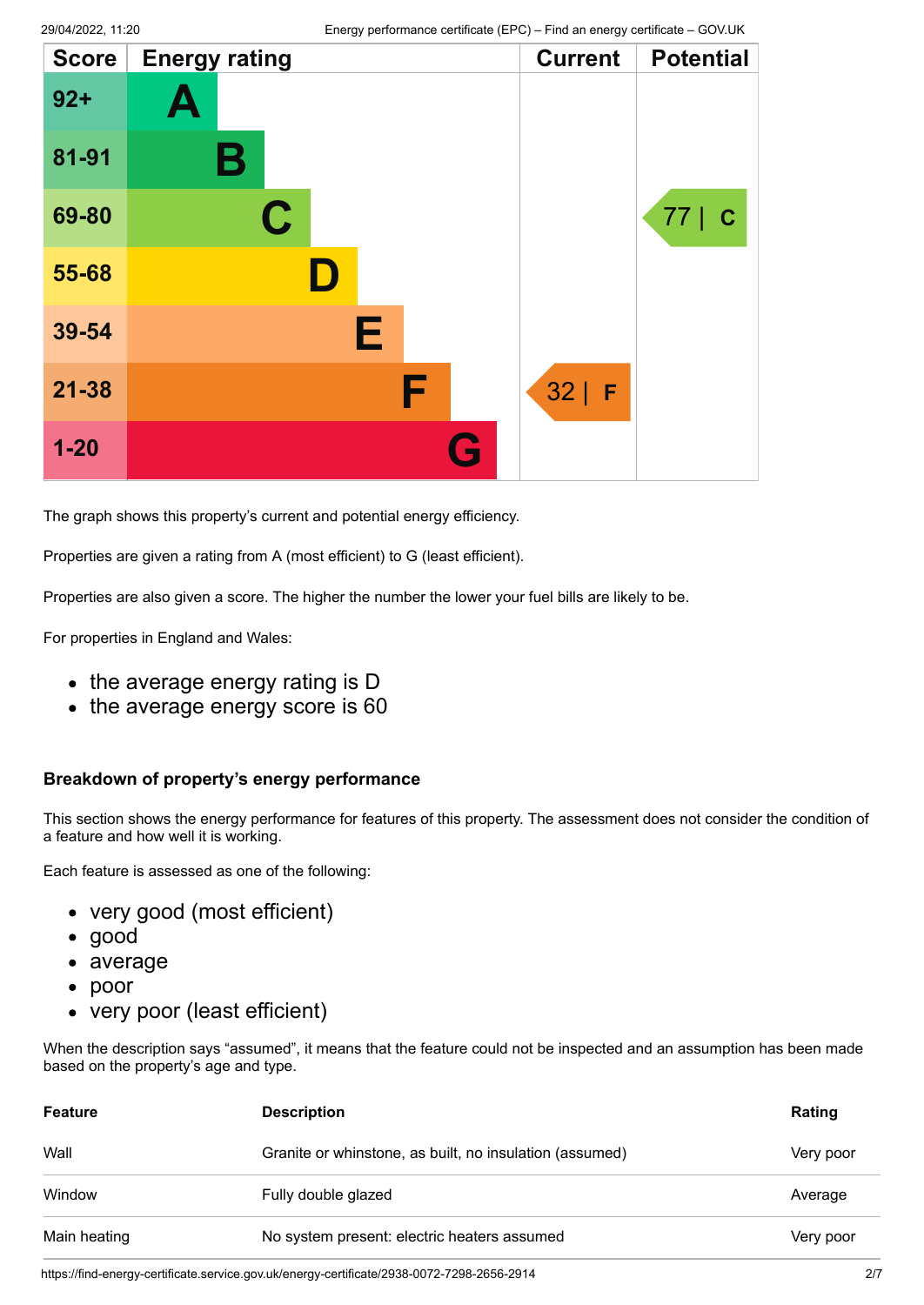29/04/2022, 11:20 Energy performance certificate (EPC) – Find an energy certificate – GOV.UK

| <b>Feature</b>       | <b>Description</b>                          | Rating    |
|----------------------|---------------------------------------------|-----------|
| Main heating control | None                                        | Very poor |
| Hot water            | Electric instantaneous at point of use      | Very poor |
| Lighting             | Low energy lighting in 33% of fixed outlets | Average   |
| Roof                 | (another dwelling above)                    | N/A       |
| Floor                | (another dwelling below)                    | N/A       |
| Secondary heating    | None                                        | N/A       |

# **Primary energy use**

The primary energy use for this property per year is 470 kilowatt hours per square metre (kWh/m2).

What is primary energy use?

# **Additional information**

Additional information about this property:

• Stone walls present, not insulated

### **Environmental impact of this property**

This property's current environmental impact rating is E. It has the potential to be C.

Properties are rated in a scale from A to G based on how much carbon dioxide (CO2) they produce.

Properties with an A rating produce less CO2 than G rated properties.

### **An average household produces**

6 tonnes of CO2

### **This property produces**

4.1 tonnes of CO2

### **This property's potential production**

1.8 tonnes of CO2

By making the [recommended changes](#page-3-0), you could reduce this property's CO2 emissions by 2.3 tonnes per year. This will help to protect the environment.

Environmental impact ratings are based on assumptions about average occupancy and energy use. They may not reflect how energy is consumed by the people living at the property.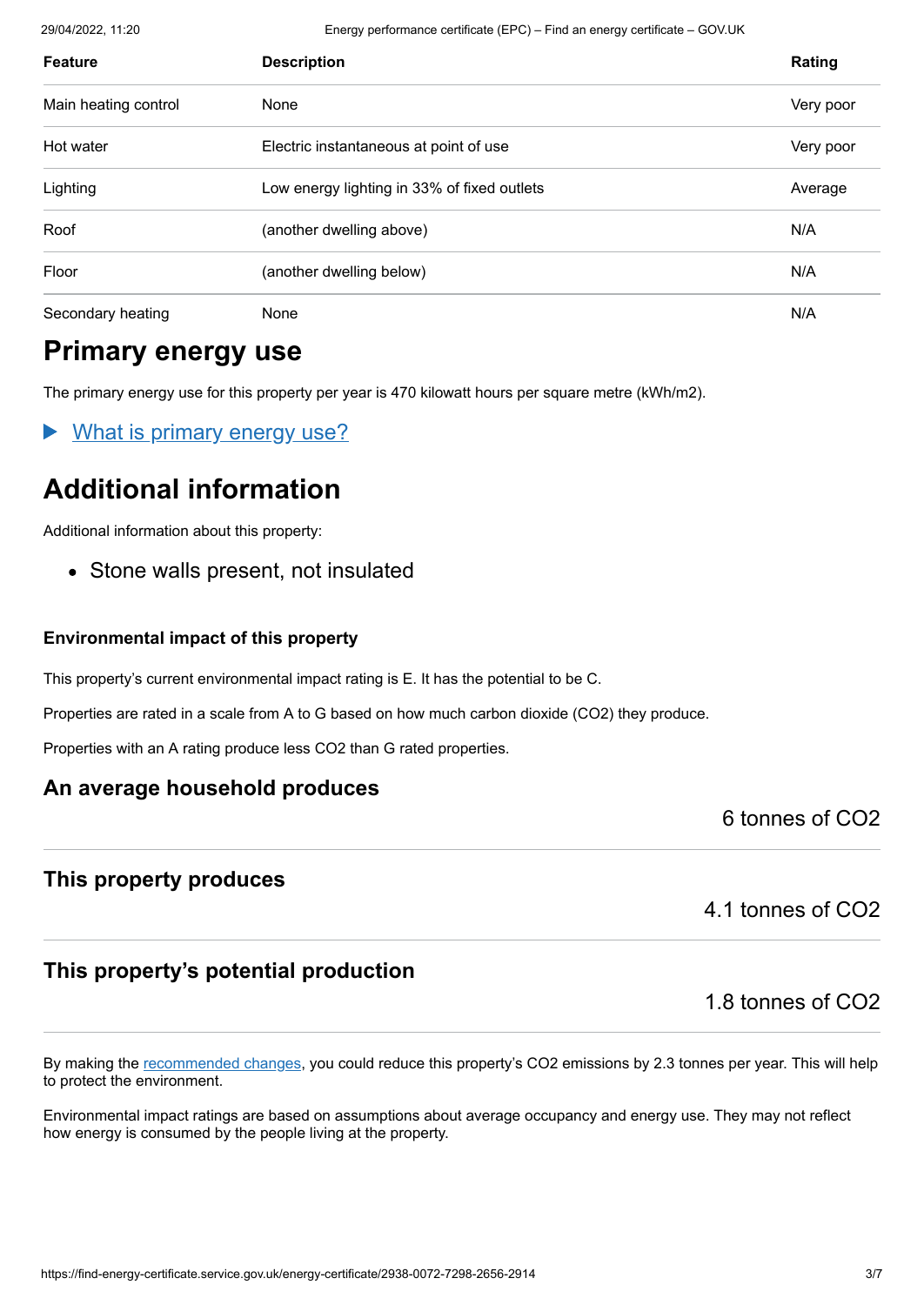#### <span id="page-3-0"></span>**Improve this property's energy performance**

By following our step by step recommendations you could reduce this property's energy use and potentially save money.

Carrying out these changes in order will improve the property's energy rating and score from F (32) to C (77).

Do I need to follow these steps in order?

# **Step 1: Internal or external wall insulation**

Internal or external wall insulation

### **Typical installation cost**

### **Typical yearly saving**

**Potential rating after completing step 1**

# **Step 2: Low energy lighting**

Low energy lighting

**Typical installation cost**

### **Typical yearly saving**

**Potential rating after completing steps 1 and 2**

# **Step 3: High heat retention storage heaters**

High heat retention storage heaters

### **Typical installation cost**

£1,200 - £1,800

Potential energy

rating

**C**

£4,000 - £14,000

£661

67 | D

£20

£14

68 | D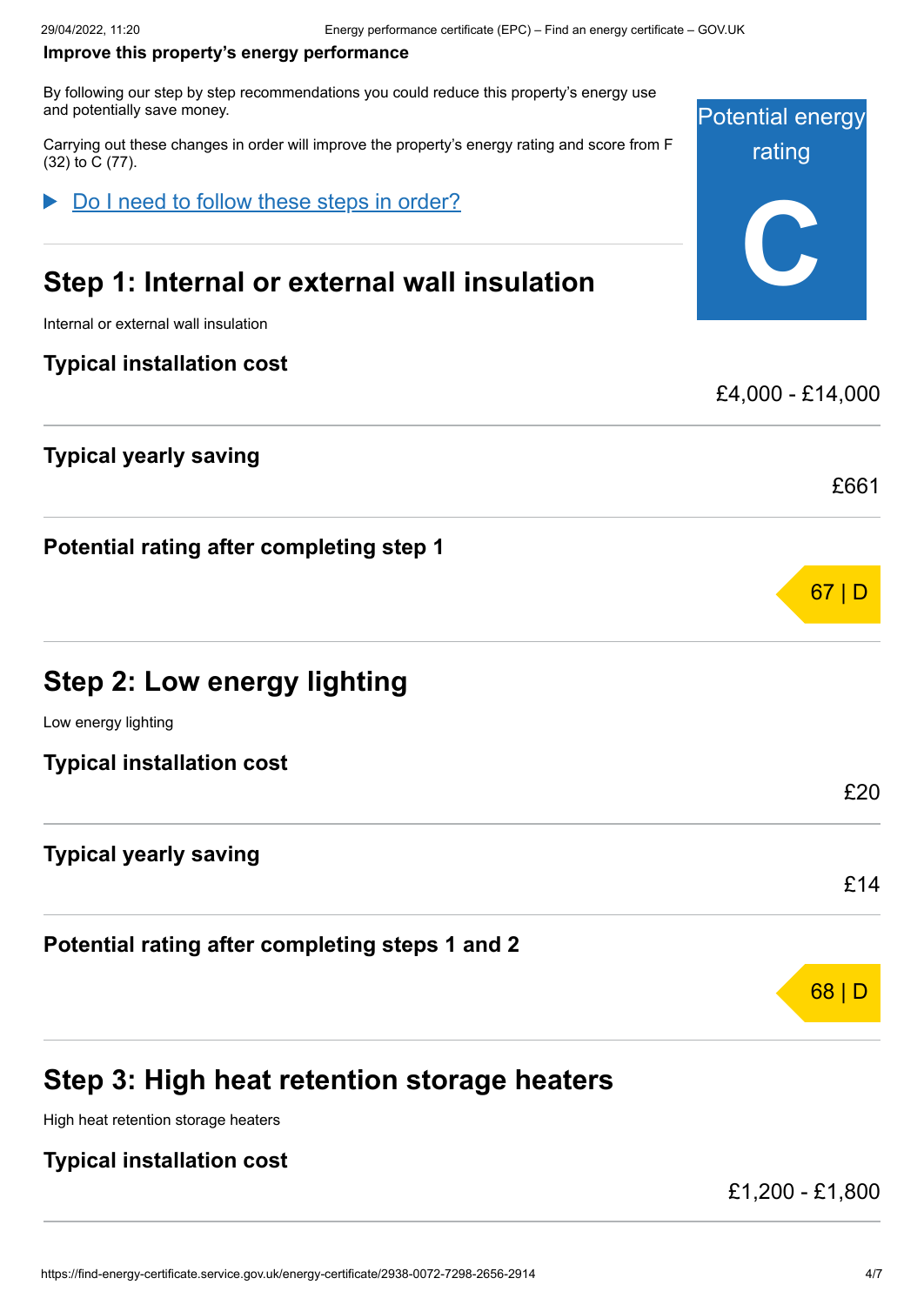77 | C

### **Potential rating after completing steps 1 to 3**



[Find energy grants and ways to save energy in your home.](https://www.gov.uk/improve-energy-efficiency) (https://www.gov.uk/improve-energy-efficiency)

### **Estimated energy use and potential savings**

### **Estimated yearly energy cost for this property**

### £1227

£824

### **Potential saving**

The estimated cost shows how much the average household would spend in this property for heating, lighting and hot water. It is not based on how energy is used by the people living at the property.

The potential saving shows how much money you could save if you [complete each recommended step in order](#page-3-0).

For advice on how to reduce your energy bills visit Simple Energy Advice [\(https://www.simpleenergyadvice.org.uk/\)](https://www.simpleenergyadvice.org.uk/).

# **Heating use in this property**

Heating a property usually makes up the majority of energy costs.

### **Estimated energy used to heat this property**

### **Space heating**

6477 kWh per year

### **Water heating**

### 1065 kWh per year

### **Potential energy savings by installing insulation**

**Type of insulation Amount of energy saved Amount of energy saved** 

**Solid wall insulation 6.1 Collection 4278 kWh per year** 

#### **Contacting the assessor and accreditation scheme**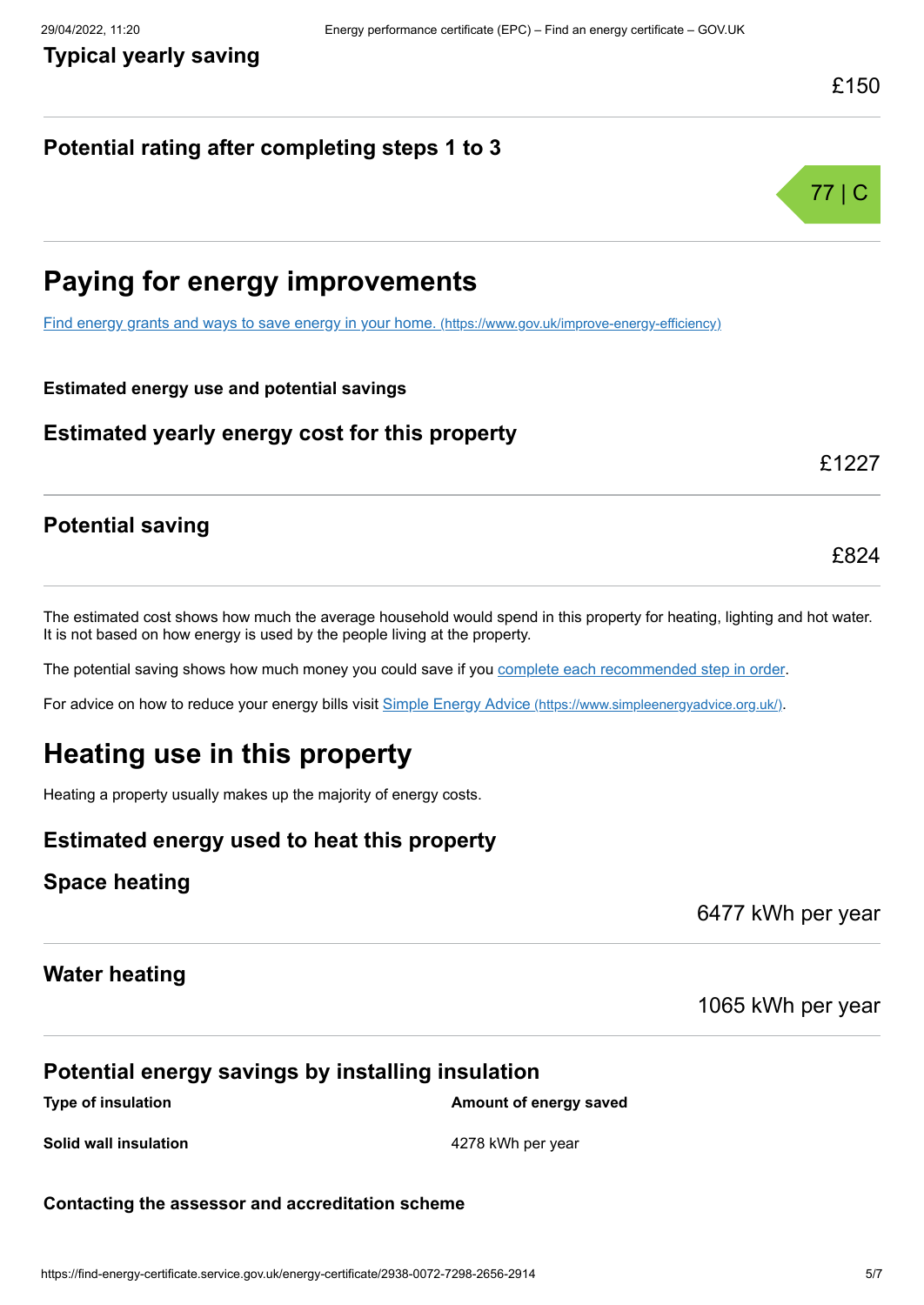This EPC was created by a qualified energy assessor.

If you are unhappy about your property's energy assessment or certificate, you can complain to the assessor directly.

If you are still unhappy after contacting the assessor, you should contact the assessor's accreditation scheme.

Accreditation schemes are appointed by the government to ensure that assessors are qualified to carry out EPC assessments.

### **Assessor contact details**

### **Assessor's name**

Nicholas Davies

### **Telephone**

07727995976

### **Email**

[nicktdavies@hotmail.com](mailto:nicktdavies@hotmail.com)

### **Accreditation scheme contact details**

### **Accreditation scheme**

Stroma Certification Ltd

### **Assessor ID**

STRO016714

### **Telephone**

0330 124 9660

### **Email**

[certification@stroma.com](mailto:certification@stroma.com)

### **Assessment details**

**Assessor's declaration** No related party

### **Date of assessment**

27 August 2016